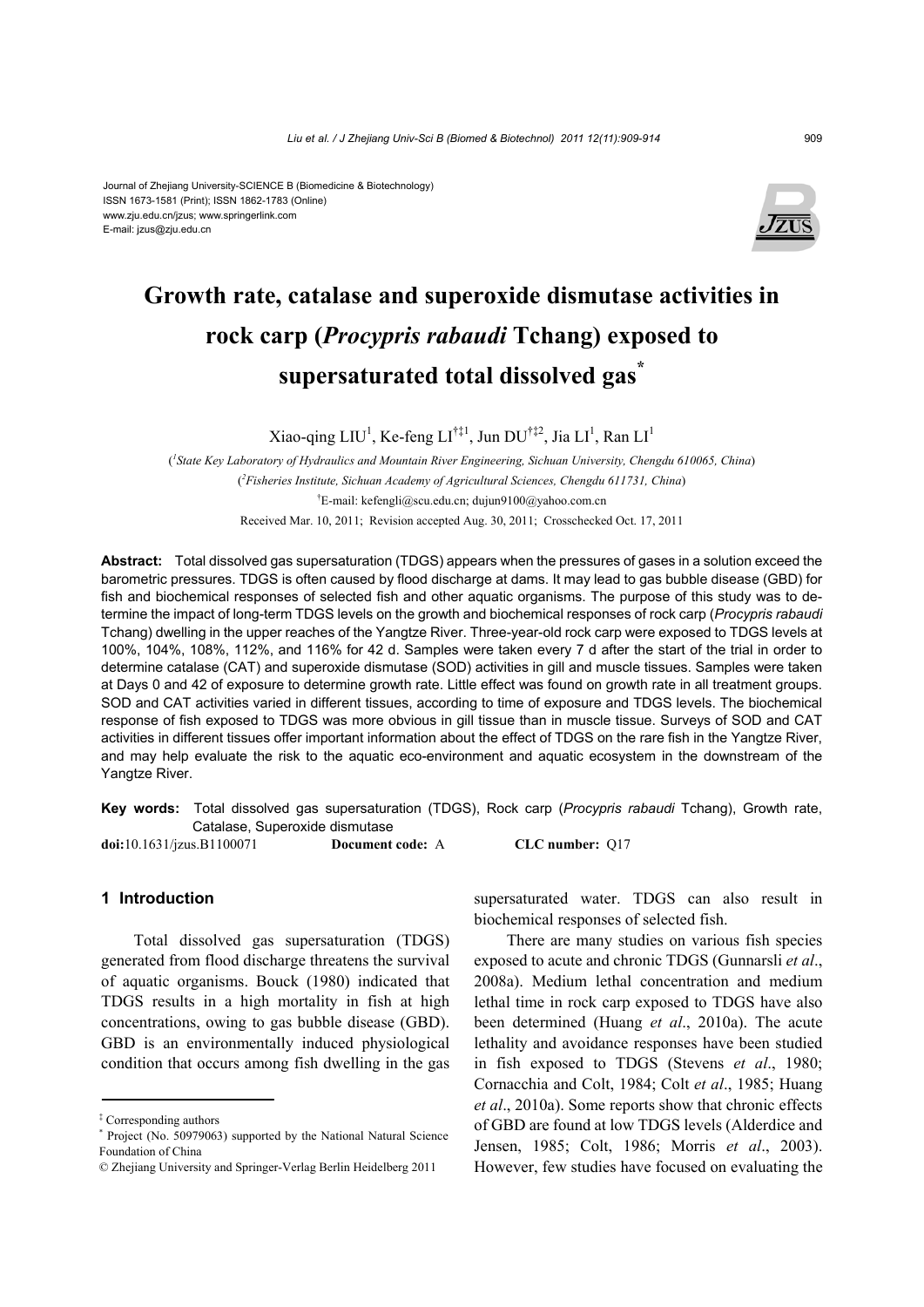biochemical responses of fish species exposed to TDGS. Studies of TDGS exposure in rare fish dwelling in the upper reaches of the Yangtze River are relatively scarce. Furthermore, although the chronic effect of TDGS plays an important role in environmental stress, the impact of TDGS on the growth rate and biochemical responses in rare species is unknown.

Therefore, the purpose of this study was to determine the impact of longer-term TDGS exposure on the growth rate and biochemistry responses of rock carp (*Procypris rabaudi* Tchang).

#### **2 Materials and methods**

# **2.1 Treatment of experimental fish and monitoring instrument**

This study was conducted by using three-yearold rock carp which dwell in the upper reaches of the Yangtze River. The endemic fish, with average (±standard deviation (SD)) weight of 211.78 g  $(\pm 21.16 \text{ g})$ , were obtained from the Sichuan Fisheries Research Institute, China. The three-year-old rock carp were transferred to the laboratory in November 2010 and the fish were kept for 10 d in tanks with a capacity of 720 L before the start of the trial (30 fish/tank). During the 10 d, de-chlorinated and aerated tap water was conveyed continuously to the tank by water pipe in order to allow the fish to acclimatize. Water temperature and pH values were kept constant during the entire experiment. The fish were fed on *Limnodrilus hoffmeisteri* once daily. The fish tanks were cleaned daily. The TDGS level and temperature were measured daily using the point four tracker (Point Four Systems Inc., Canada). pH value was monitored using the digital pH meter (JENCO Model 6010, China), and dissolved oxygen (DO) value was measured daily with the aid of dissolved oxygen meters (Oxi 3210 SET 3 Inc., Germany). The experimental conditions were as follows: temperature  $(24\pm0.5)$  °C, DO (7.5 $\pm$ 0.6) mg/L, and pH 7.0 $\pm$ 0.3.

## **2.2 Procedures of experiment**

The experiment was carried out for 42 d in all tanks from Nov. 15 to Dec. 27, 2010. Thirty fish were held in each tank with a water depth of 0.35 m. The experimental system was used according to Huang *et*  *al*., (2010b). TDG-supersaturated water and tap water were mixed together to create different levels of supersaturated water. The control group was provided with untreated water, while the treatment groups were given supersaturated water with levels of TDG being 104%, 108%, 112%, and 116%. The TDG values rose gradually in all treatment groups and were adjusted to the desired concentration. During the experiment, the test fish were kept in the TDG-supersaturated water and remained near the bottom of the tank. The TDGsupersaturated water was generated by adding pressure to the water, achieving desired TDG saturation levels by regulating the water inflow, water outflow, and air pressure of the pressure vessel (Huang *et al*., 2010b).

## **2.3 Growth rate measure**

The total initial weights of the fish were calculated in each tank before the beginning of trial and the final weights of the fish were measured after the trial ended. Fish growth was determined by the total initial weight and the final weight of 15 fish per tank. The following equation was applied to measure the relative growth rate (RGR): RGR= $(m_t-m_0)/m_0 \times 100\%$ , where  $m_0$  is the initial weight at the start of the trial and  $m_t$  is the final weight at the end of the trial.

#### **2.4 Sample treatment and biochemical assays**

After exposure to TDGS, fish were sampled every other week. Fish samples were killed and their weights were measured. The fish were promptly cut open, the gills and muscles were excised, weighed, and homogenized using a chilled pestle and mortar under liquid nitrogen, and then were extracted following the method of Wang *et al.* (2010). The 1.5 ml reaction mixture consisted of 20 mmol/L sodium phosphate buffer (pH 7.8) and 0.5 mmol/L ethylene diamine tetraacetic acid (EDTA). A centrifuge was used to gain crude extract at 10000 r/min for 3 min at 4 °C. The supernatant was obtained and used for assays of antioxidant enzyme activity.

Superoxide dismutase (SOD) assay was determined according to the protocol of McCord and Fridovich (1969). During the process of measurement, the 3 ml reaction mixture consisted of sodium phosphate buffer (pH 7.8), methionine, nitro blue tetrazolium (NBT), riboflavin, and enzyme extract. Concentrations of the components were 50 mmol/L,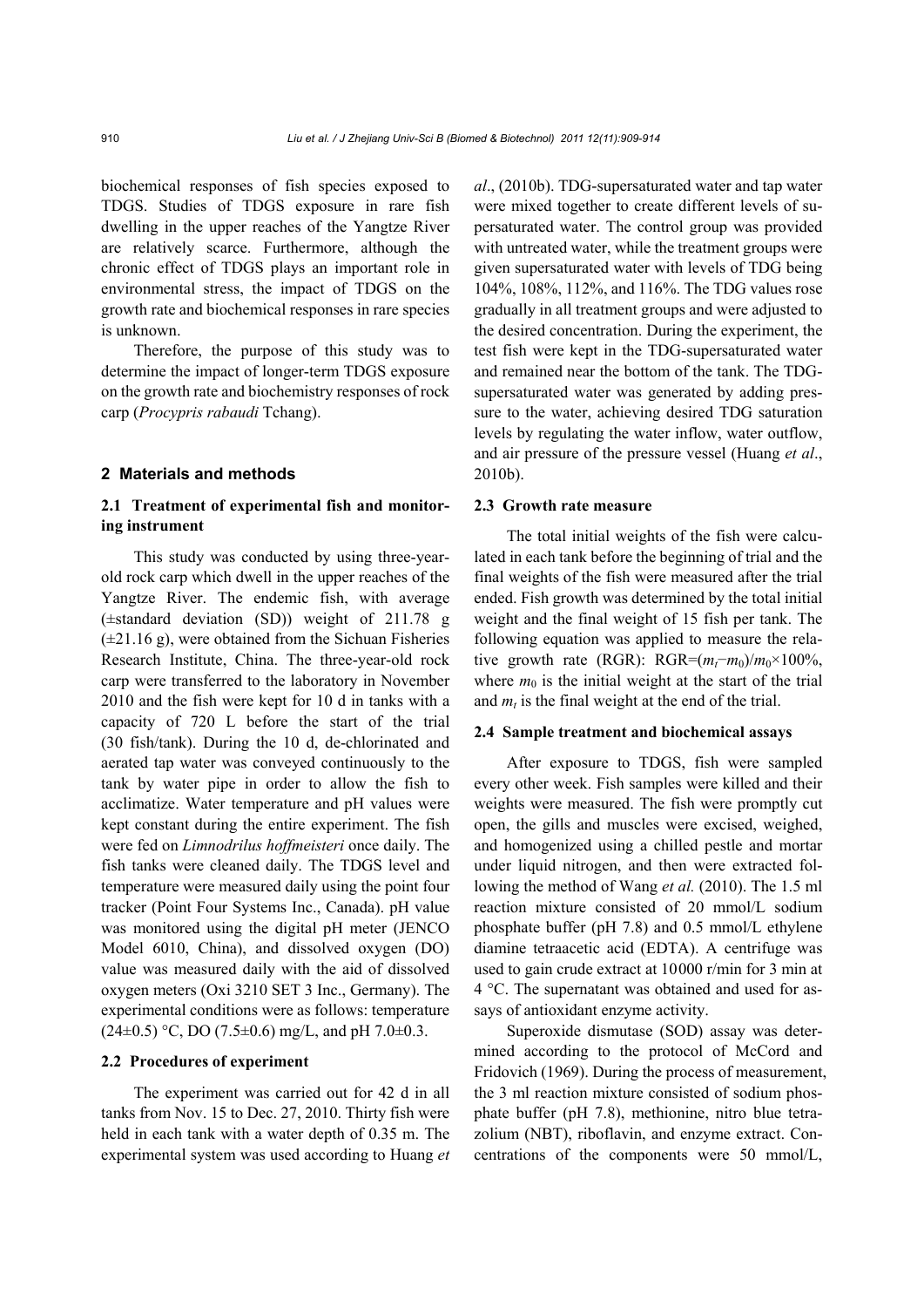13 mmol/L, 75  $\mu$ mol/L, 2  $\mu$ mol/L, and 50  $\mu$ l, respectively. The reaction mixture was incubated for 15 min in fluorescent light under condition of 25 °C. Meanwhile, a UV/vis spectrophotometer (Purkinje General Instrument Co., Ltd., Beijing, China) was used to measure the absorbance at 560 nm. Non-illuminated mixtures without enzyme extract were treated as control. The enzyme volume that corresponded with 50% inhibition of reaction was estimated. It was defined as an enzyme-activity unit and the activity was expressed in U/g fresh weight (FW).

Catalase (CAT) activity was determined by the method described by Montavon *et al.* (2007). The definition of the enzyme-activity unit of CAT was the amount that caused the decomposition of 1 μmol of  $H<sub>2</sub>O<sub>2</sub>$  per min under the experimental conditions. The activity was expressed in U/g FW.

#### **2.5 Statistical analysis**

For anti-oxidative enzyme activities and growth rate, one-way analysis of variance (ANOVA) was used to analyze the difference between treatment groups and the control group. In all cases, the significance level was set at *P*<0.05.

#### **3 Results**

#### **3.1 Growth rate**

During the execution of experiments, all rock carp survived. Moreover, there were no significant differences in the growth rate of rock carp exposed to TDGS for 42 d and the controls (*P*>0.05) (Table 1).

**Table 1 Changes in the weight of rock carp exposed to various TDGS levels for 42 d**

| <b>TDGS</b>    | Weight (g)       |                  | Relative            |
|----------------|------------------|------------------|---------------------|
| $\binom{0}{0}$ | Day $0$          | Day 42           | growth rate $(\% )$ |
| 100            | $218.6 \pm 18.9$ | $222.6 \pm 19.5$ | 1.9                 |
| 104            | $200.3 \pm 24.2$ | $203.6 \pm 25.0$ | 1.6                 |
| 108            | $220.5 \pm 19.3$ | $223.8 \pm 22.0$ | 1.5                 |
| 112            | 199.5±20.8       | $202.1 \pm 21.2$ | 1.3                 |
| 116            | $216.3 \pm 18.2$ | $217.7 \pm 18.8$ | 0.6                 |

Data are expressed as mean±SD (*n*=30). No significant difference was observed between groups

#### **3.2 Activities of antioxidant enzymes**

The activities of antioxidant enzymes changed according to TDGS levels, time of exposure, and rock carp tissues (Figs. 1–2). As shown in Fig. 1, significant differences in CAT activity of the rock carp were not observed after 7 d exposure (*P*>0.05). Fig. 1a shows that CAT activity in the muscle tissue was significantly increased (*P*<0.05) in rock carp exposed to the 112% and 116% concentrations at 21 d. Over the exposure duration, the TDG 104% and 108% concentrations increased considerably the CAT activity compared to the control by the end of 28 d (*P*<0.05). However, after 35 d exposure, CAT activity reduced and there were no significant differences in the muscle tissue of rock carp amongst treatment groups and the control group (*P*>0.05). In Fig. 1b, CAT activity in the gill tissue had a significant increase  $(P<0.05)$  in rock carp exposed to the 112% concentration at 14 d. However, after 21 d exposure, CAT activity increased and significant variations were found at the 108%, 112%, and 116% concentrations  $(P<0.05)$ . In the following 7 d, the gill tissue of rock carp exposed at the 112% concentration had no significant CAT activity response (*P*>0.05). Significant differences existed between the 116% and the control group to the end of 42 d exposure (*P*<0.05).



**Fig. 1 Effects of different levels of TDGS on CAT activities in the muscle (a) and gill (b) tissues of the three-year-old rock carp** 

\* indicates significant difference amongst treatment groups and the control group  $(P<0.05)$ . Data are expressed as mean±SD (*n*=3)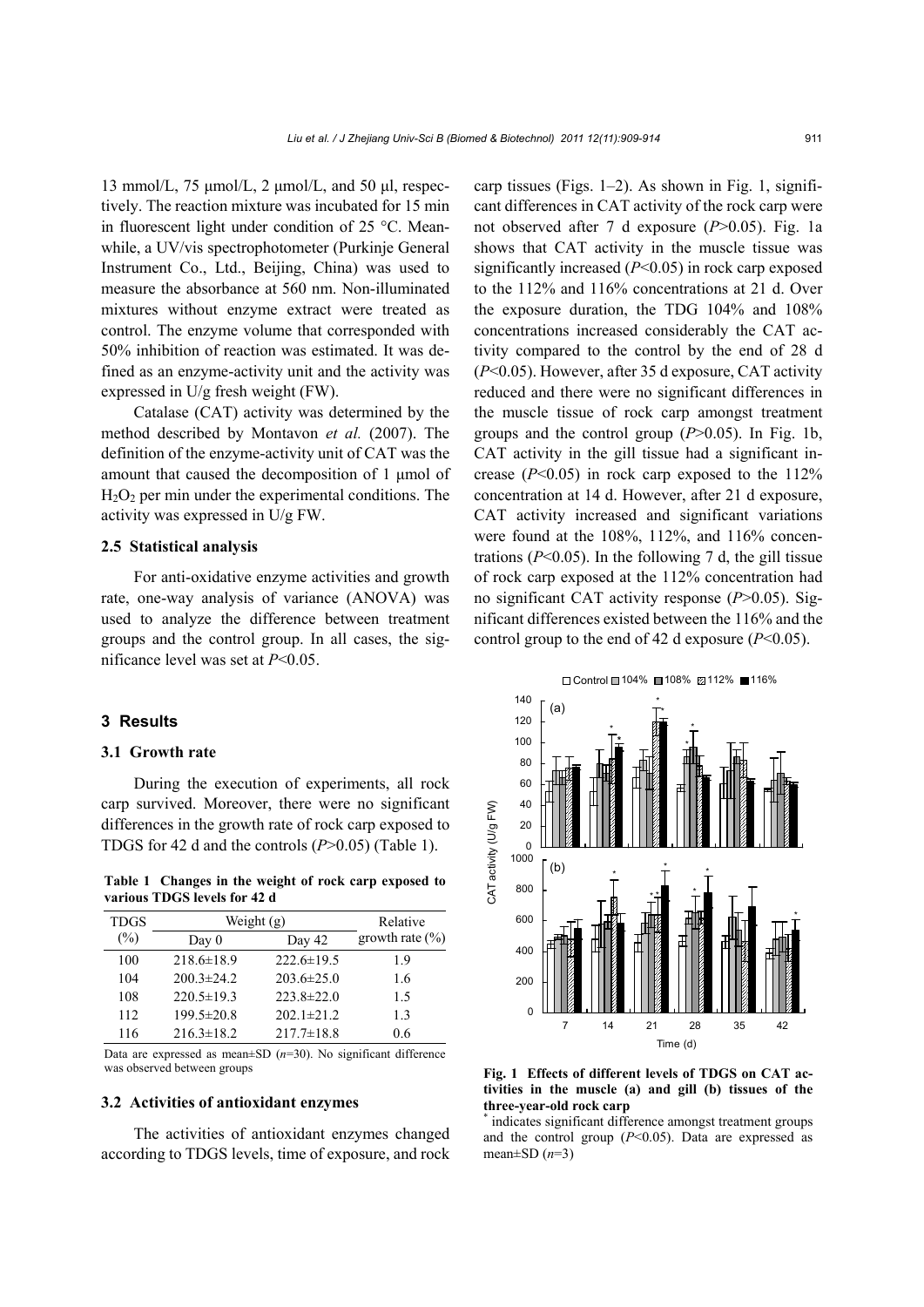In addition, the change of SOD activity was similar to the CAT activity in the tissues of the three-year-old rock carp, but significant differences were not observed in the muscle tissue in all treatment groups after 7, 14, and 42 d exposure  $(P>0.05)$ (Fig. 2). The highest values were observed in the groups (TDG 112% and 116%) at 21 d and in the 108% group at 28 d. Both TDG 104% and 108% groups were significantly different from the control at 35 d (*P*<0.05). The significant differences were not observed in the gill tissue in all the treatment groups after 7 d and 42 d (*P*>0.05). However, SOD activity in the gill tissue showed a significant increase (*P*<0.05) in rock carp exposed to the 116% concentration at 14 d. SOD activity in the gill tissue showed a significant increase  $(P<0.05)$  in rock carp exposed to the 112% and 116% concentrations over time. After 35 d exposure, SOD activity decreased gradually, but other treatment groups (TDG 108%, 112%, 116%) showed significant differences from the controls (*P*<0.05).



## **Fig. 2 Effects of different levels of TDGS on SOD activities in the muscle (a) and gill (b) tissues of the three-year-old rock carp**

\* indicates significant difference amongst treatment groups and the control group  $(P<0.05)$ . Data are expressed as mean $\pm$ SD ( $n=3$ )

## **4 Discussion**

#### **4.1 Growth rate**

In our study, the results showed that the growth was not significantly different when the rock carp were reared for six weeks. However, with respect to the effects of TDGS on growth in rock carp, further experiments of longer duration will be taken into consideration.

There have been reports that gas supersaturation adversely affects survival and growth of fish (Krise *et al*., 1990). Gunnarsli *et al*. (2008b) indicated, however, that no effects of nitrogen gas supersaturation were found on the growth of Atlantic cod (*Gadus morhua* L.) reared for seven weeks. The report discribed by Person-Le Ruyet *et al*. (2002) also demonstrated that no substantial increase in growth of turbot occurred when the turbot were reared for 30 d in  $O<sub>2</sub>$ -supersaturated and saturated water. However, in the study by Krise (1993), growth rate reductions were obvious when lake trout were exposed to gas supersaturation for more than 252 d with a gas pressure Δ*P*=17 mmHg. In addition, sublethal exposures to different concentrations of dissolved gas significantly affected the growth of chinook salmon and steelhead trout (Dawley and Ebel, 1975).

#### **4.2 Activities of antioxidant enzymes**

In the present study, changes of biochemistry were found clearly in the muscle and gill of rock carp after exposure to TDGS. CAT and SOD activities were shown to change according to the tissue type, time of exposure, and TDGS levels. Significant differences were not observed in the enzymatic activities in the muscle and gill tissues after 7-d exposure. In addition, significant variations were found at the 108%, 112%, and 116% concentrations. With time, CAT activity deceased gradually, but remained higher than that of the control. After the end of the experiment, the CAT activity indicated that this antioxidant enzyme had the capability to deal with TDGS stress, but this might be inhibited owing possibly to dysfunction or apoptosis in the cell with more exposure (Sweet *et al*., 1999).

Comparatively, the tissues of rock carp displayed a higher variation in SOD activity than in CAT activity. Change of SOD activity in the gill of rock carp was more obvious than that in the muscle, and an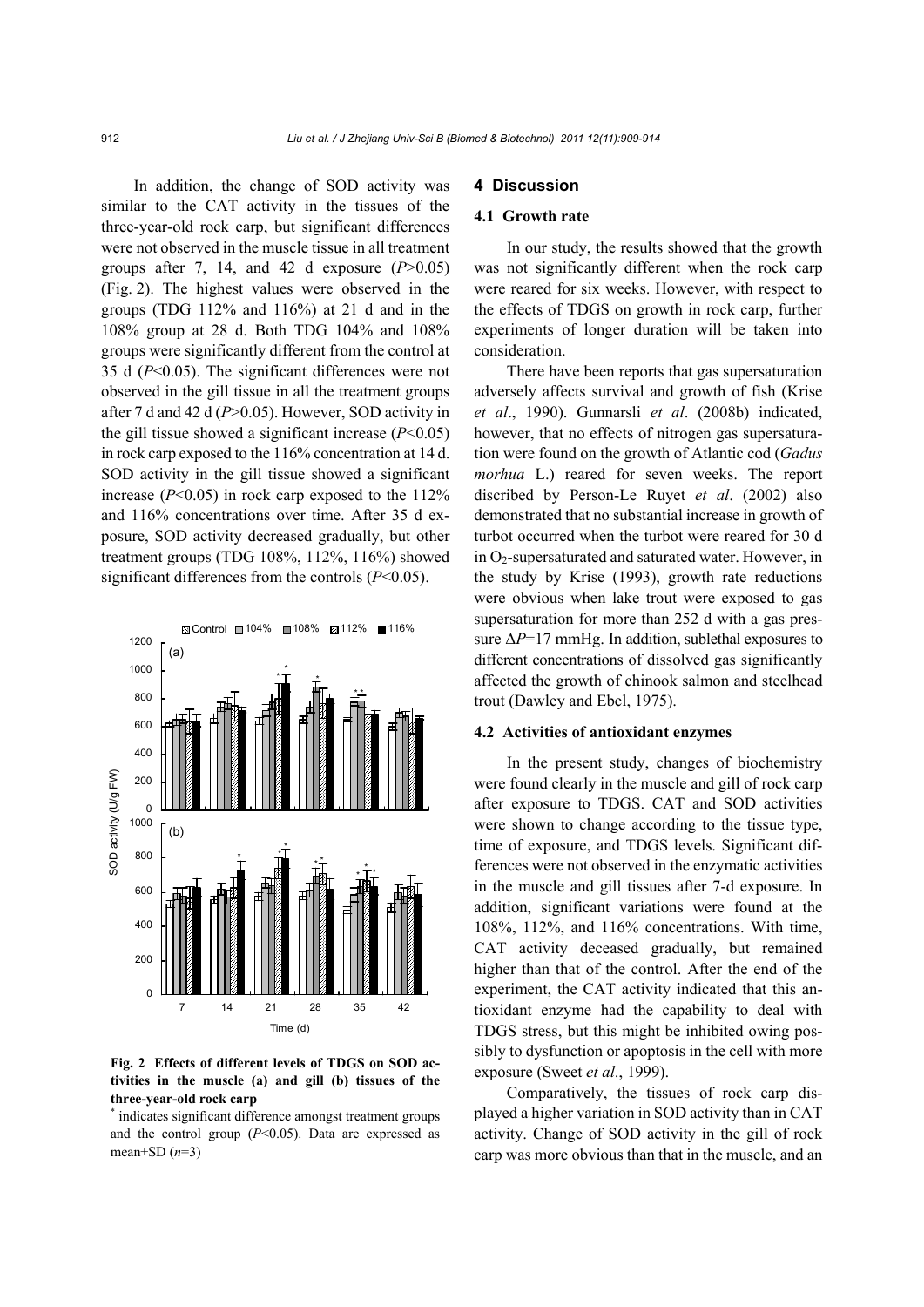abundant protective effect can be exerted by the SOD activity under the synergetic effects of the CAT activity. Namely, an increase in the activity of this antioxidant enzyme arose under conditions of TDGS, as an adaptive response.

In 1970, TDGS had been treated as a water quality parameter because fish survival was threatened in TDG supersaturated water, similar to other contaminants (Dawley and Ebel, 1975; Gunnarsli *et al*., 2008a). As we know, reactive oxygen species (ROS) can lead to an oxidative stress in fish exposed. ROS may be increased by TDGS. Antioxidant enzymes play an important role in eliminating ROS. The enzymatic antioxidants mainly include SOD, CAT, and peroxidase (POD), etc.

Considerable attention has been paid to oxidative stress in relation to ecotoxicology (Gül *et al*., 2004; Sanchez *et al*., 2005). Consequently, CAT and SOD activities are treated as important and reliable biomarkers for oxidative stress. In addition, most studies on antioxidant enzyme activity focus on fish exposure to pesticides and heavy metal (Atli *et al.*, 2006; Campa-Córdova *et al.*, 2009). Few reports deal with antioxidant enzyme activities in fish exposed to TDGS. Therefore, the purpose of this research is to determine the growth rate and the responses of CAT and SOD activities to various levels of the TDGS in the tissues of rock carp. The data may provide important information for future research of contaminant effects on the antioxidant system.

## **5 Conclusions**

The experiments conducted show that threeold-year rock carp exposed to a higher TDGS level (116%) has no mortality after 42 d exposure and the fish species show a high tolerance to lengthy exposure of TDGS. Meanwhile, no significant effects of TDGS were found on the growth of rock carp*.* Furthermore, the changes in the antioxidant enzyme (CAT and SOD) activities in the different tissues of rock carp exposed to different levels of TDGS indicate a long-term biochemical response. The sensitivity in rock carp for TDGS is dependent on time of exposure and TDGS levels. Moreover, the surveys of biochemical responses in rock carp exposed to TDGS can offer important information concerning the effects of TDGS on the endemic fish in the Yangtze River. Further work concerning the acute stress of TDGS should be taken into consideration in order to fully investigate the effect of TDGS on the endemic fish in the Yangtze River.

## **Acknowledgements**

The authors thank Wen-min YI, Bo LI, Shi-chao CHEN, Wen JIANG, Qiu-cheng DU, Chun-ling LI, and Luo SUN (Sichuan University, China), for their help during the experiments.

#### **References**

- Alderdice, D.F., Jensen, J.O.T., 1985. An explanation for the high resistance of incubating salmonid eggs to atmospheric gas supersaturation of water. *Aquaculture*, **49**(1): 85-88. [doi:10.1016/0044-8486(85)90192-9]
- Atli, G., Alptekin, O., Tükel, S., Canli, M., 2006. Response of catalase activity to  $Ag^{\dagger}$ ,  $Cd^{2+}$ ,  $Cr^{6+}$ ,  $Cu^{2+}$  and  $Zn^{2+}$  in five tissues of freshwater fish *Oreochromis niloticus*. *Comp. Biochem. Physiol. C Toxicol. Pharmacol.*, **143**(2): 218-224. [doi:10.1016/j.cbpc.2006.02.003]
- Bouck, G.R., 1980. Etiology of gas bubble disease. *Trans. Am. Fish. Soc*., **109**(6):703-707. [doi:10.1577/1548-8659 (1980)109<703:EOGBD>2.0.CO;2]
- Campa-Córdova, A.I., Núñez-Vázquez, E.J., Luna-González, A., Romero-Geraldo, M.J., Ascencio, F., 2009. Superoxide dismutase activity in juvenile *Litopenaeus vannamei* and *Nodipecten subnodosus* exposed to the toxic dinoflagellate *Prorocentrum lima*. *Comp. Biochem. Physiol. C Toxicol. Pharmacol.*, **149**(3):317-322. [doi:10. 1016/j.cbpc.2008.08.006]
- Colt, J., 1986. Gas supersaturation—impact on the design and operation of aquatic systems. *Aquac. Eng.*, **5**(1):49-85. [doi:10.1016/0144-8609(86)90005-1]
- Colt, J., Orwicz, K., Brooks, D., 1985. The effect of gas supersaturation on the growth of juvenile channel catfish, *Ictalurus punctatus*. *Aquaculture*, **50**(1-2):153-160. [doi:10.1016/0044-8486(85)90161-9]
- Cornacchia, J.W., Colt, J.E., 1984. The effects of dissolved gas supersaturation on larval striped bass, *Morone saxatilis* (Walbaum). *J. Fish Dis*., **7**(1):15-27. [doi:10.1111/j. 1365-2761.1984.tb00903.x]
- Dawley, E.M., Ebel, W.J., 1975. Effects of various concentrations of dissolved atmospheric gas on juvenile Chinook salmon and steelhead trout. *Fish Bull.*, **73**(4):787-796.
- Gül, Ş., Belge-Kurutaş, E., Şahan, A., Doran, F., 2004. Pollution correlated modifications of liver antioxidant systems and histopathology of fish (*Cyprinidae*) living in Seyhan Dam Lake, Turkey. *Environ. Int*., **30**(5):605-609. [doi:10.1016/S0160-4120(03)00059-X]
- Gunnarsli, K.S., Toften, H., Mortensen, A., 2008a. Effects of nitrogen gas supersaturation on growth and survival in